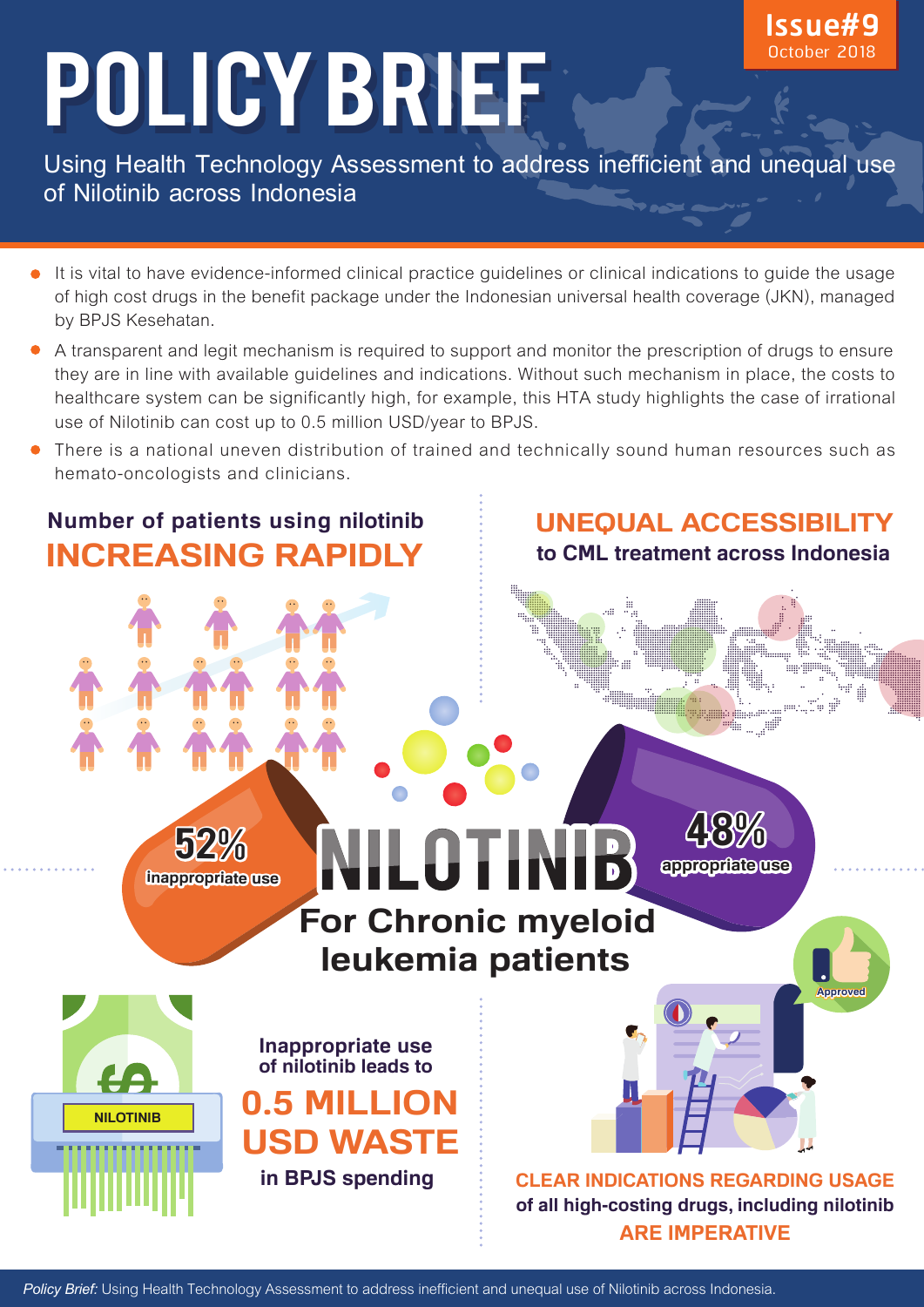Chronic myeloid leukemia (CML) is one of the most frequent blood cancers in the world. Its annual incidence is about 1.5 cases per 100,000 individuals or about 15% of all adult leukemia case<sup>a</sup>. In the past, this cancer used to be treated with conventional chemotherapies such as hydroxyureas and interferons. Since the discovery of targeted the rapies such as tyrosine kinase inhibitors (TKIs), the management of CML has changed dramatically and as a result, clinical outcomes in CML patients are improving to an extent that could never have been predicted before. The rates of progression and mortality were lower in patients with greater TKI adherence (20.4/1,000 person-years) versus lower adherence (27.0/1,000 person-years). This applies not only in developed countries but also in developing countries such as Indonesia.

 There are two TKIs available in Indonesia, imatinib and nilotinib. Imatinib has been chosen as the first line treatment of CML, in accordance with most international CML clinical guidelines. Nilotinib is one of the TKIs that has been included in the National Drugs Formulary since 2013 for CML patients who are resistant or intolerant to the first line treatment.

 An earlier study conducted in 2015 in Indonesia estimated the prevalence of CML patients who are resistant or intolerant to imatinib and therefore requiring nilotinib to be approximately 13%. On the other hand, the current **a** reimbursement at BPJS indicates that more than 25% of CML cases have used nilotinib in the past 3 years. Given this fact, there is still a discrepancy at 12% of nilotinib use, implying irrational use of nilotinib and inappropriate budget spending. This study analyses the current use of nilotinib and imatinib in CML patients in 71 hospitals throughout Indonesia in order to assess the percentage of nilotinib usage and estimate the potential saving BPJS can have.

#### **KEY FINDINGS**

 Based on the literature review of academic material and gray literature review such as policy documents etc; in accordance with practices in developing countries and developed countries, imatinib is still the choice of CML first-line therapy. However, the provision of second generation TKIs such as nilotinib or dasatinib may be considered if any patient related factors such as financial, tolerance, side effects make it difficult to switch. In cases of normal dose imatinib intolerance or resistance, the addition of imatinib dosage or the use of second-generation TKIs may be considered case by case.

 In 71 hospitals there were 562, 2,030, 4,004 CML patients treated in 2014, 2015, 2016 respectively. This figure illustrates a significant proportion of claim data to BPJS which account for 527, 5,344, 9,558 cases in the same period. The number of BPJS patients using nilotinib had been rapidly increasing in the past 3 years at an average rate of 571% per year.

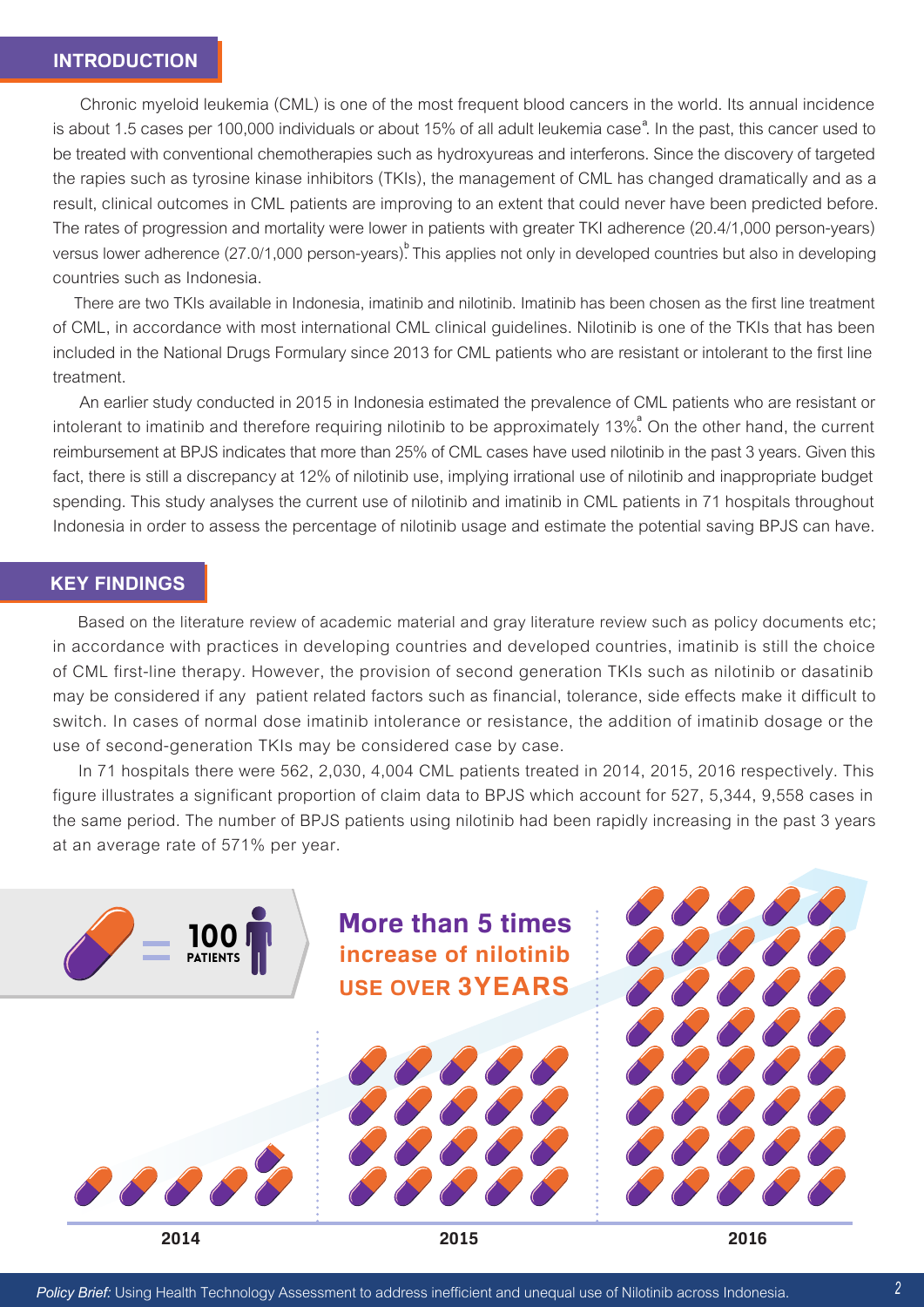The percentage of nilotinib prescription ranges from 0-100% in these hospitals with the average of 30%. RSUPN Dr. CIPTO MANGUNKUSUMO hospital has the highest number of CML patients (1,058 cases) with the proportion of nilotinib prescription at 10%. The highest prescription of nilotinib was found in RSU DR.MUWARDI with 253 cases accounting for 68% of total CML patients treated. The highest percentage of nilotinib prescription (100%) was found in RSUD PROF DR WZ JOHANNES (27 cases), RSUD BULELENG (11 cases),and RSU KAB. TABANAN (4 cases) while the lowest percentage (0%) was found in RSUD A.W. SJAHRANIE (64 cases), RSUP PERSAHABATAN (36 cases), and RSUD KABUPATEN TANGERANG (35 cases). In 2016, the total BPJS reimbursement was 3,706,356 USD (Rp. 13,000/USD) for 1,605 patients. It is estimated that 0.5 million USD of BPJS could be saved if only 13% of CML cases use nilotinib and the remaining 87% use imatinib.

 This reflects huge amount of prescription variation between hospitals across Indonesia which proves that a big chunk of hospitals are not adhering to the guidelines.

#### **Mapping of TKI utilization among 71 hospitals across Indonesian regions for period 2014-2016.**



 Based on the above picture, we observed unequal accessibility of CML treatment using TKIs (imatinib and nilotinib) nationwide. Some major islands in the eastern part of Indonesia, like Maluku and Papua, are still not covered by such healthcare services whilst CML patients in North Sulawesi are readily able to access nilotinib. Patterns of TKI utilization or prescription is also varied from one area to another. For example, patients in Sumatera and Kalimantan island receive imatinib more frequently than they do for nilotinib. The majority of nilotinib utilization remain concentrated in Java, especially West Java and neighbouring islands such as Bali and Nusa Tenggara Timur.